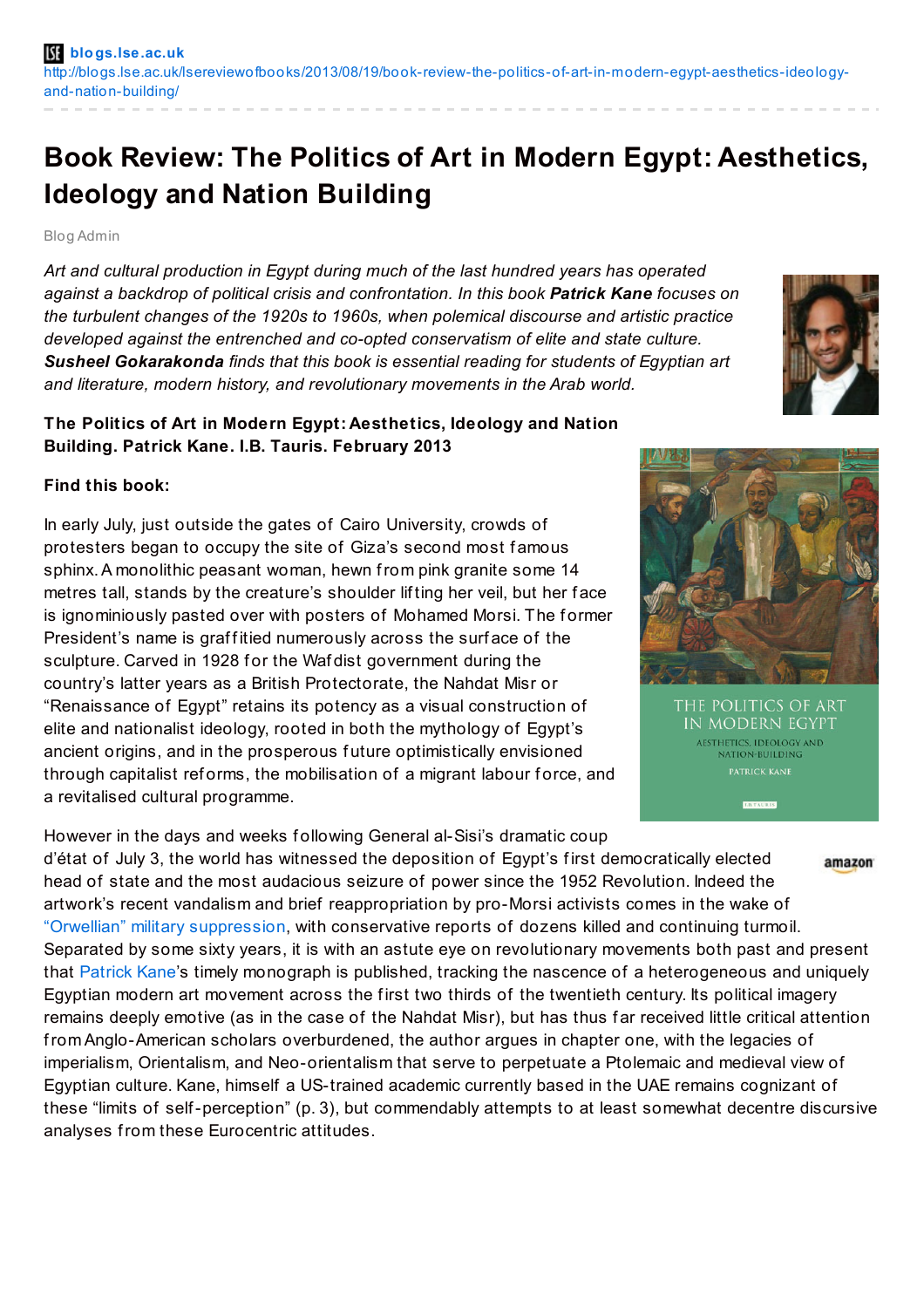The temporal parameters are def ined by the inauguration in 1908 of the School of Fine Arts in Cairo, coinciding with the Nahda philosophy of cultural renaissance promulgated by the European-trained director of the academy Mohamed Nagi, among others, through to the 1967 Arab-Israeli War and the loss of Egyptian territory in the Sinai Peninsula. Crucially, however, Kane rejects the conventional linear model of avant-gardist progression. He posits instead a "social horizon of aesthetic experience" (p.11) in which the social, political and economic milieu of ordinary working Egyptians is f oundational to the realisation of an alternative aesthetic discourse, spanning not only fine art and scholarly literature but also popular Sufi religious festivals, arts and crafts, and state-sponsored buildings and infrastructure. In other words, this is a social history of art punctuated by and responsive to global and domestic conf licts (including two major peasant uprisings at Buhut and Kamshish), the transf ormation of cultural spaces and the role of artists under the socialist presidency of Nasser, and ideologically contested government projects such as the construction of the Aswan Dam across the Nile in the 1960s.

The anti-



Activists at Nahda Square, July 2013. Credit: Daily News Egypt / Haleem Elsha'rani

Nahda reaction spearheaded by the Egyptian Surrealists and the Contemporary Art Group of the 1930s– 40s, and the ultimate f ailure of the renaissance paradigm, is similarly elided with an increased intellectualism in the arts, the inf luence of the Muslim Brotherhood in improving education and literacy among rural communities, and the growing threat of Italian-inspired f ascist movements such as Misr al-Fatah ("Young Egypt"). Kane lays the groundwork (although lamentably, no more than this) for further analysis of cultural movements and their censorship under the Sadat and Mubarak regimes, and convincingly puts f orward the case that the arts are "likely to remain a proving ground" for political and ideological expression in Egypt (p.178).